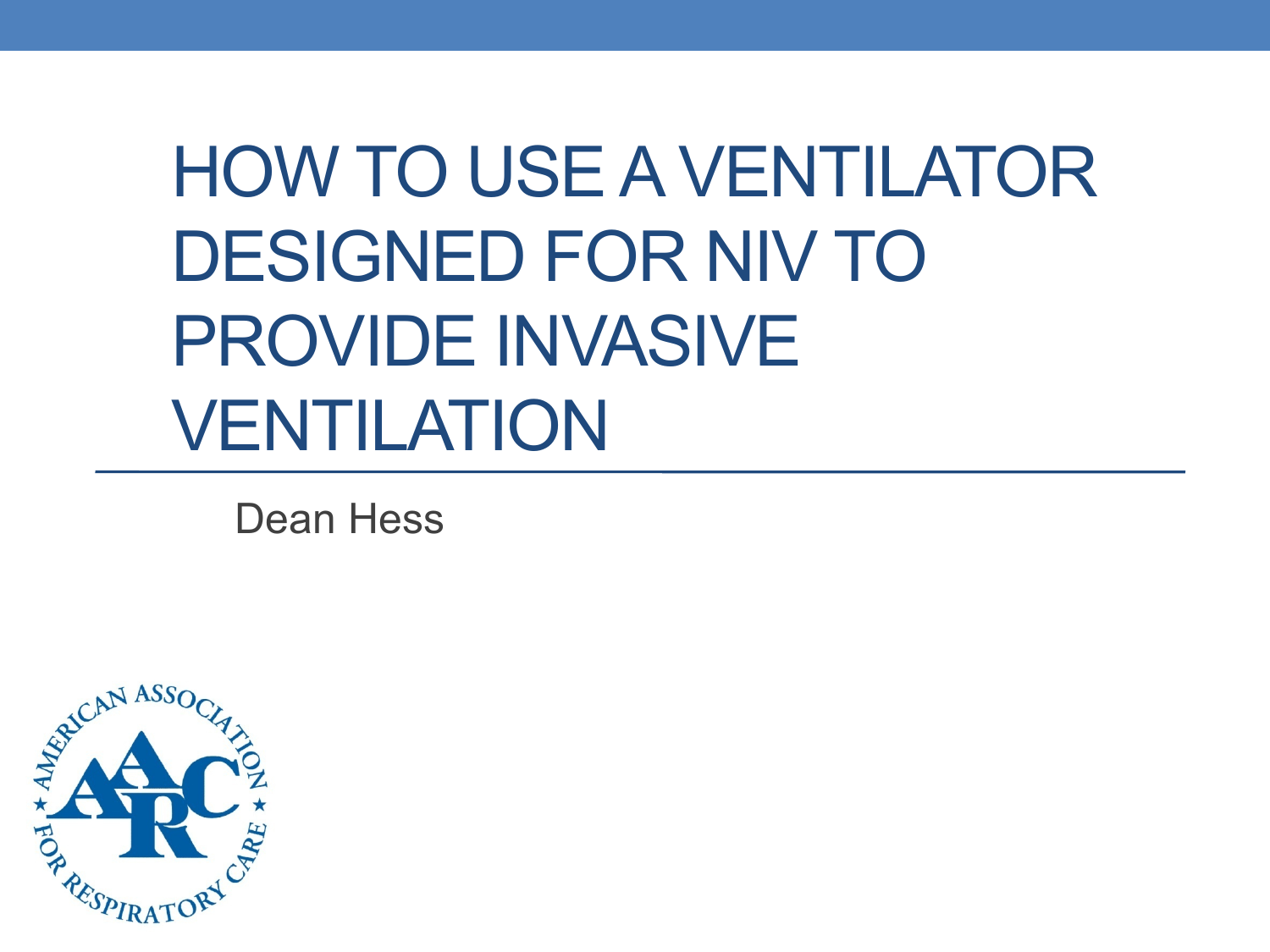## **Disclosures**

- Ventec Life Systems
- Daedalus
- Jones and Bartlett
- McGraw-Hill
- UpToDate

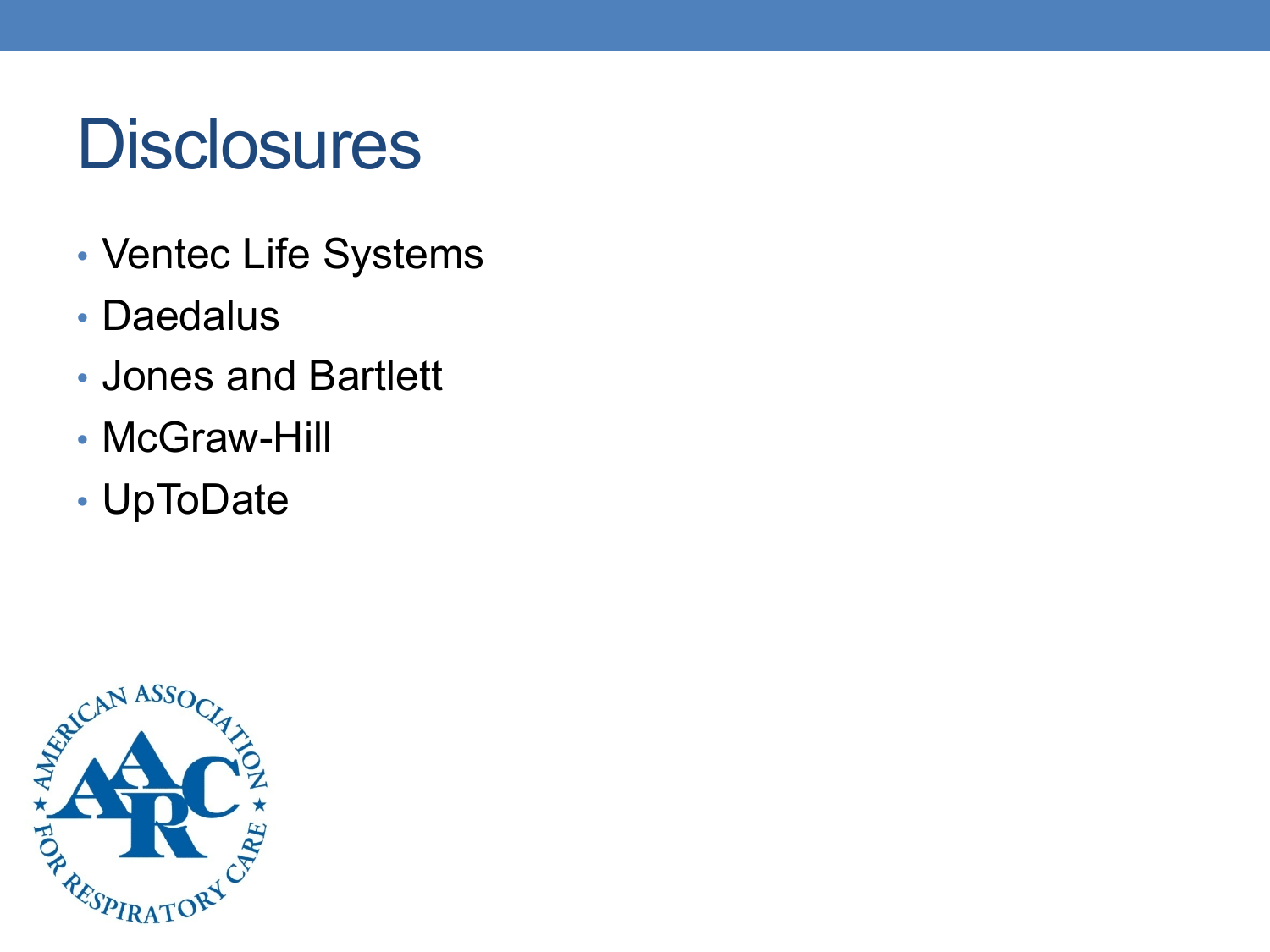## CPAP versus Bilevel

- CPAP devices for OSA cannot be repurposed for invasive ventilation.
	- No ventilation support.
	- Difficult to provide high  $FIO<sub>2</sub>$ .
- Bilevel (BiPAP is a brand name)
	- Provide positive pressure ventilation (they are ventilators).
	- Some are FDA-cleared for invasive ventilation.
	- Devices used for home ventilation (nocturnal or continuous) can be repurposed to provide invasive ventilation.

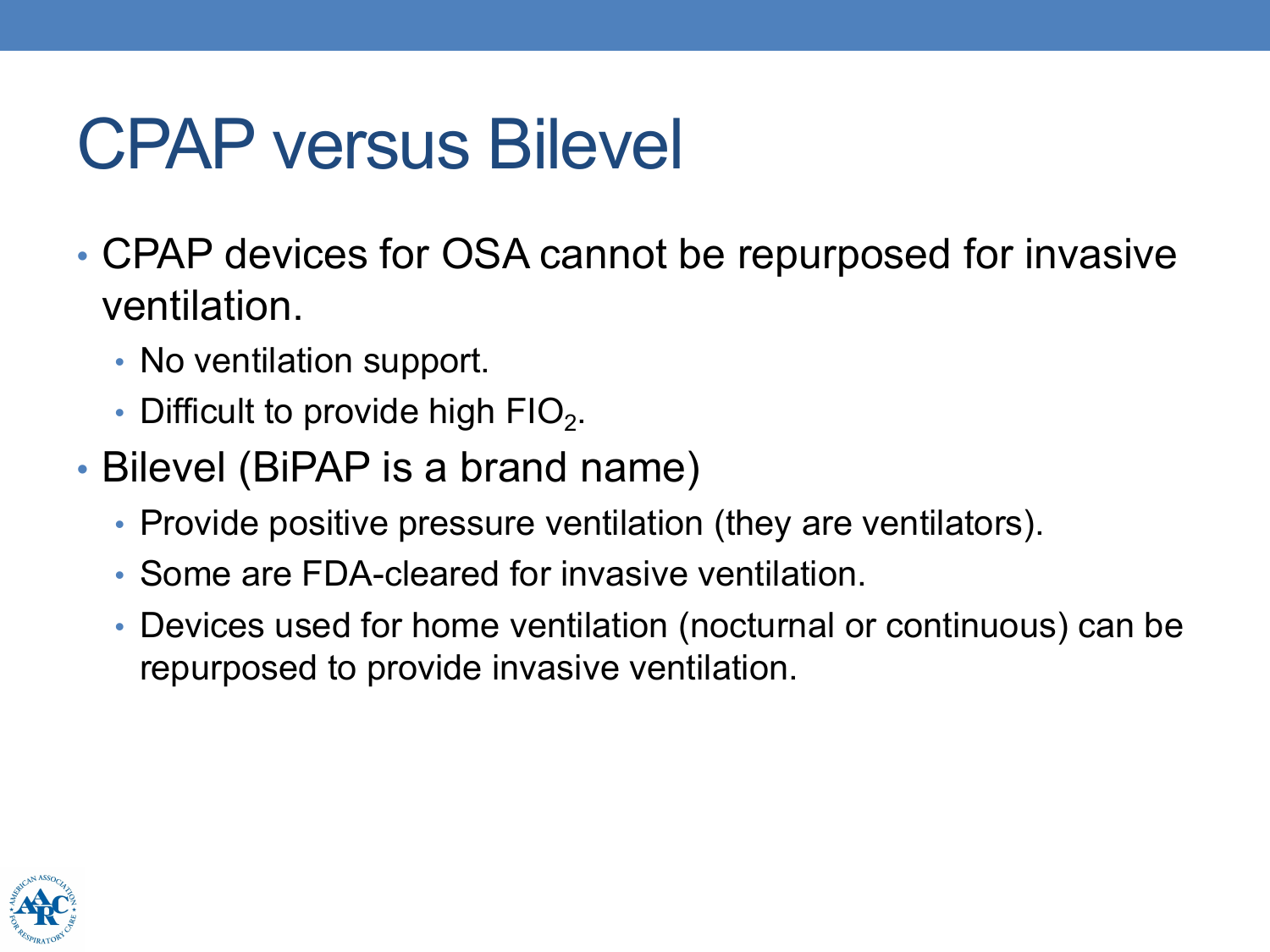

Leak port must be present in circuit Leak port must be filtered

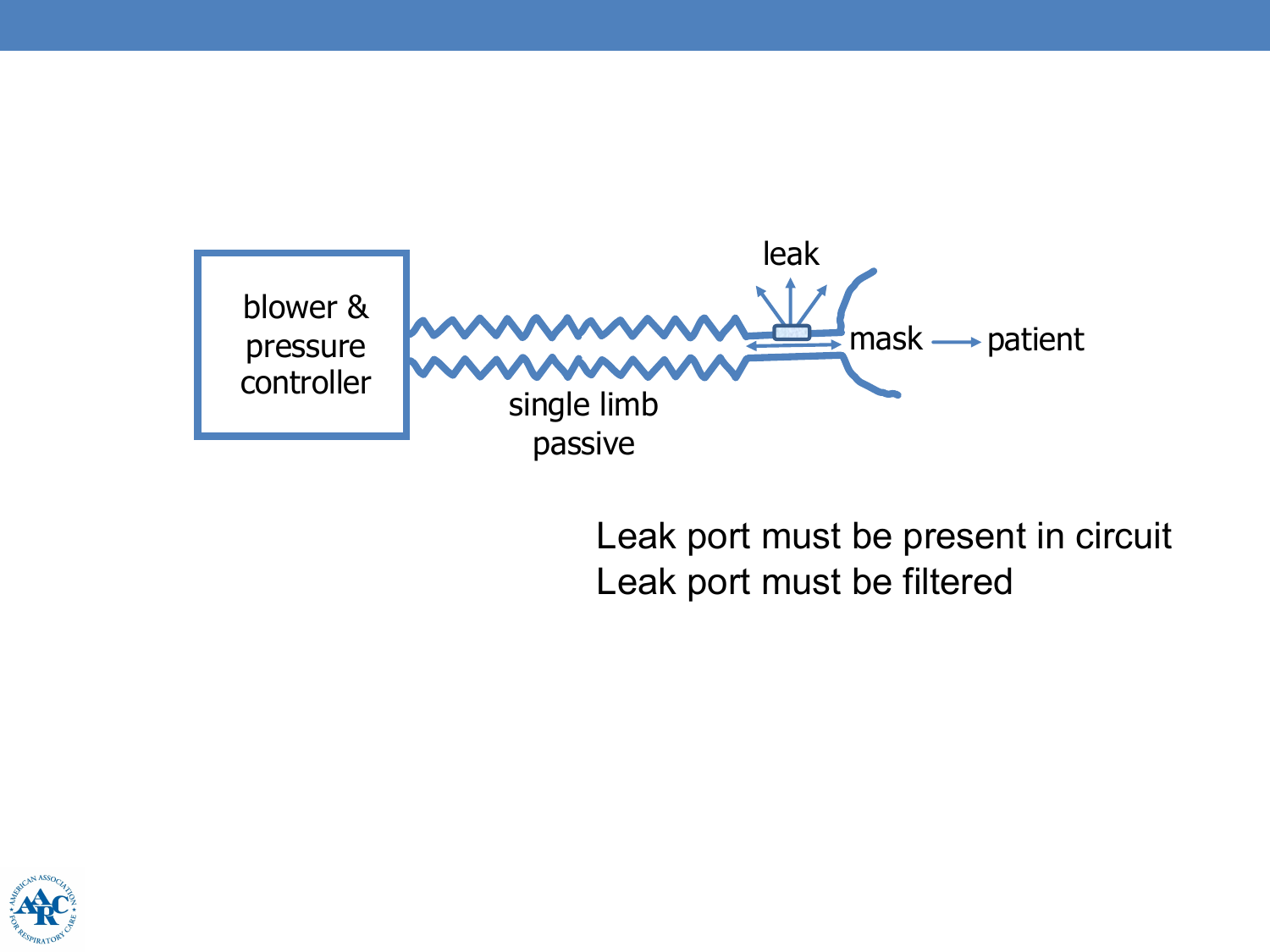### Humidification: Absolutely Necessary



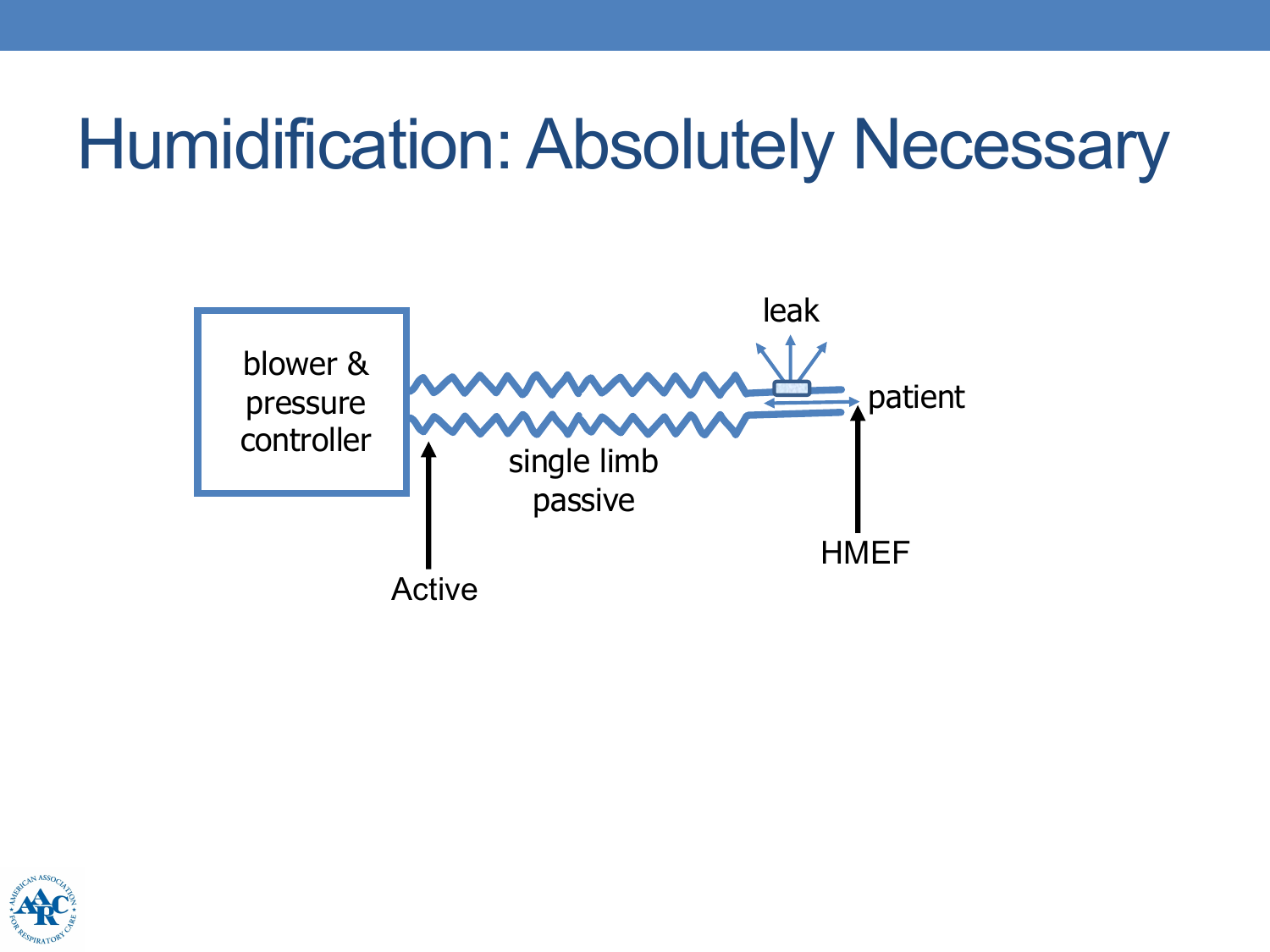### Settings: Similar to NIV, But With an ARDS Strategy

- IPAP: PIP (plateau) <sub>Driving pressure; tidal volume</sub>
- EPAP: PEEP
- Mode: S/T; PC if available
	- Avoid volume-targeted modes and modes for SDB; keep it simple
	- Avoid modes without a backup rate
- Rate
- Inspiratory time
- FIO<sub>2</sub>

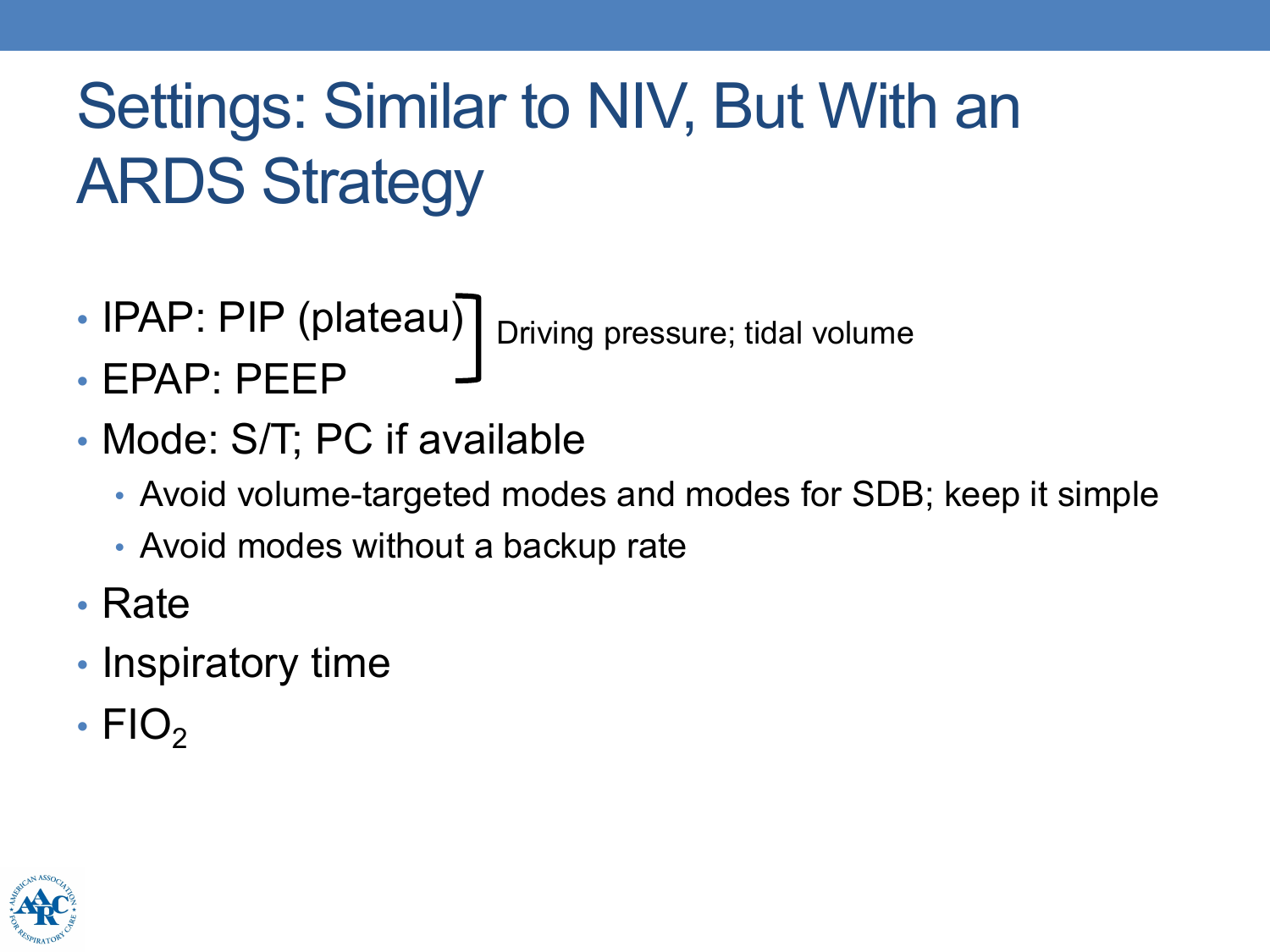# Starting Settings

- IPAP: 25 cm  $H_2O$   $\bigcap$  Driving pressure 13 cm  $H_2O$
- $\bullet$  EPAP: 12 cm  $H_2O$  Adjust IPAP when EPAP changed - Adjust IPAP for tidal volume; target 6 mL/kg PBW (400 mL)
- Mode: S/T; PC okay
- Rate: 25/min
- Inspiratory time: 0.8 s
- FIO $_2$ : 1

Note: These setting are higher than typically used with these ventilators for NIV.

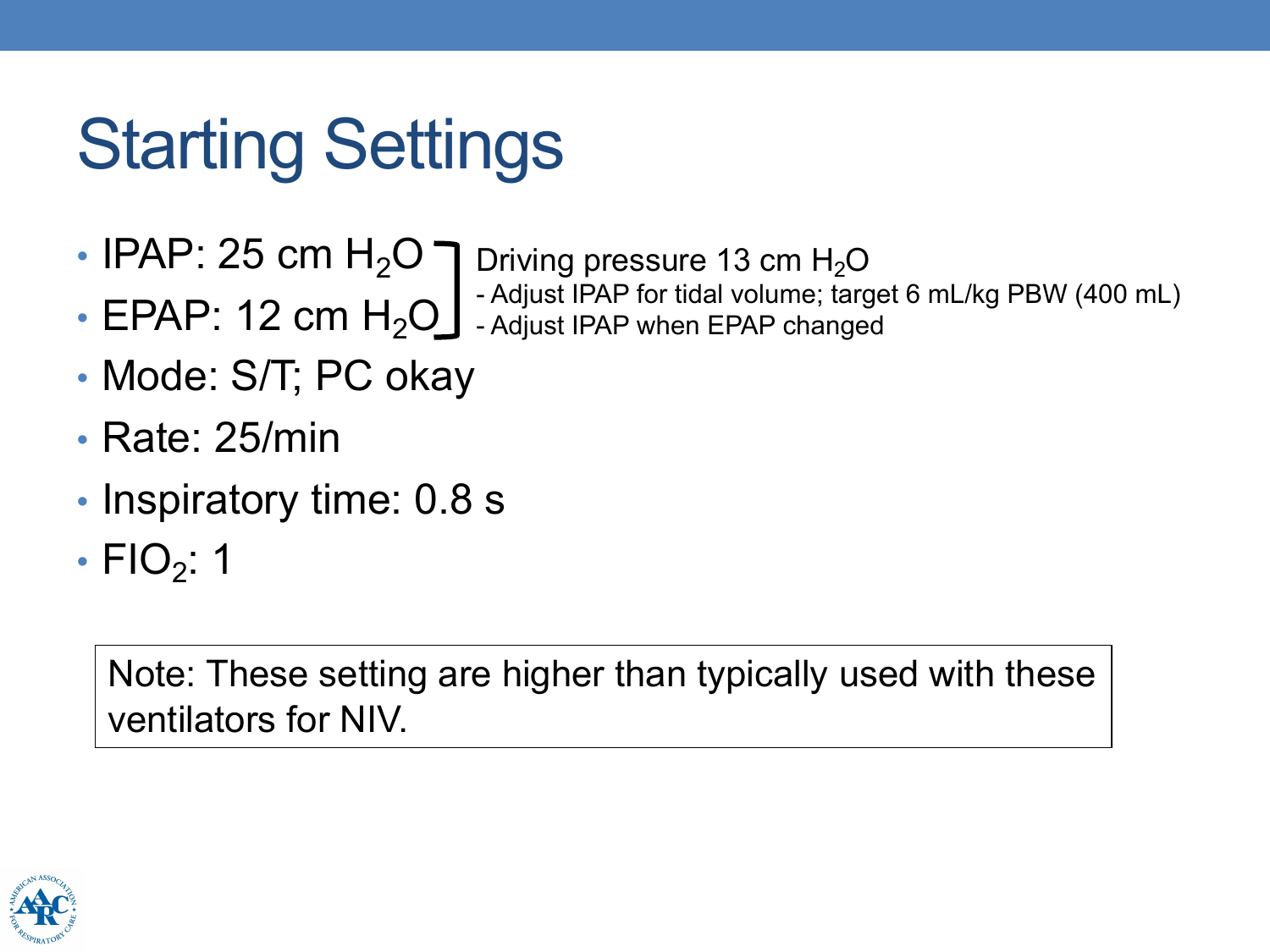# $FIO<sub>2</sub>$



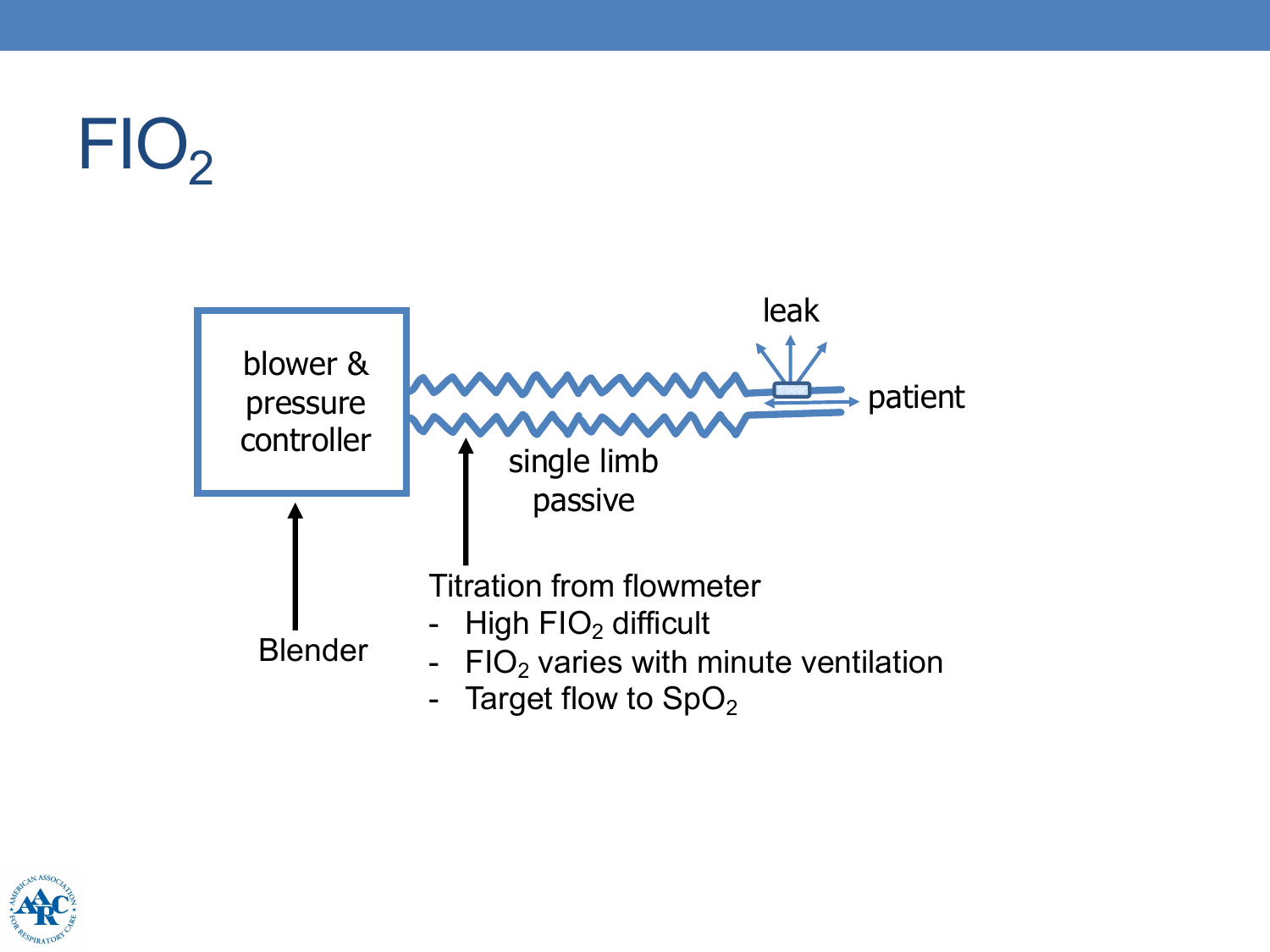# **Monitoring**

- Tidal volume: target 6 mL/kg PBW (400 mL)
- SpO<sub>2</sub>: target 88% 95%
- Capnography
	- Issues with leak and disease
	- Might serve as disconnect alarm
	- Not absolutely necessary
- Arterial blood gases

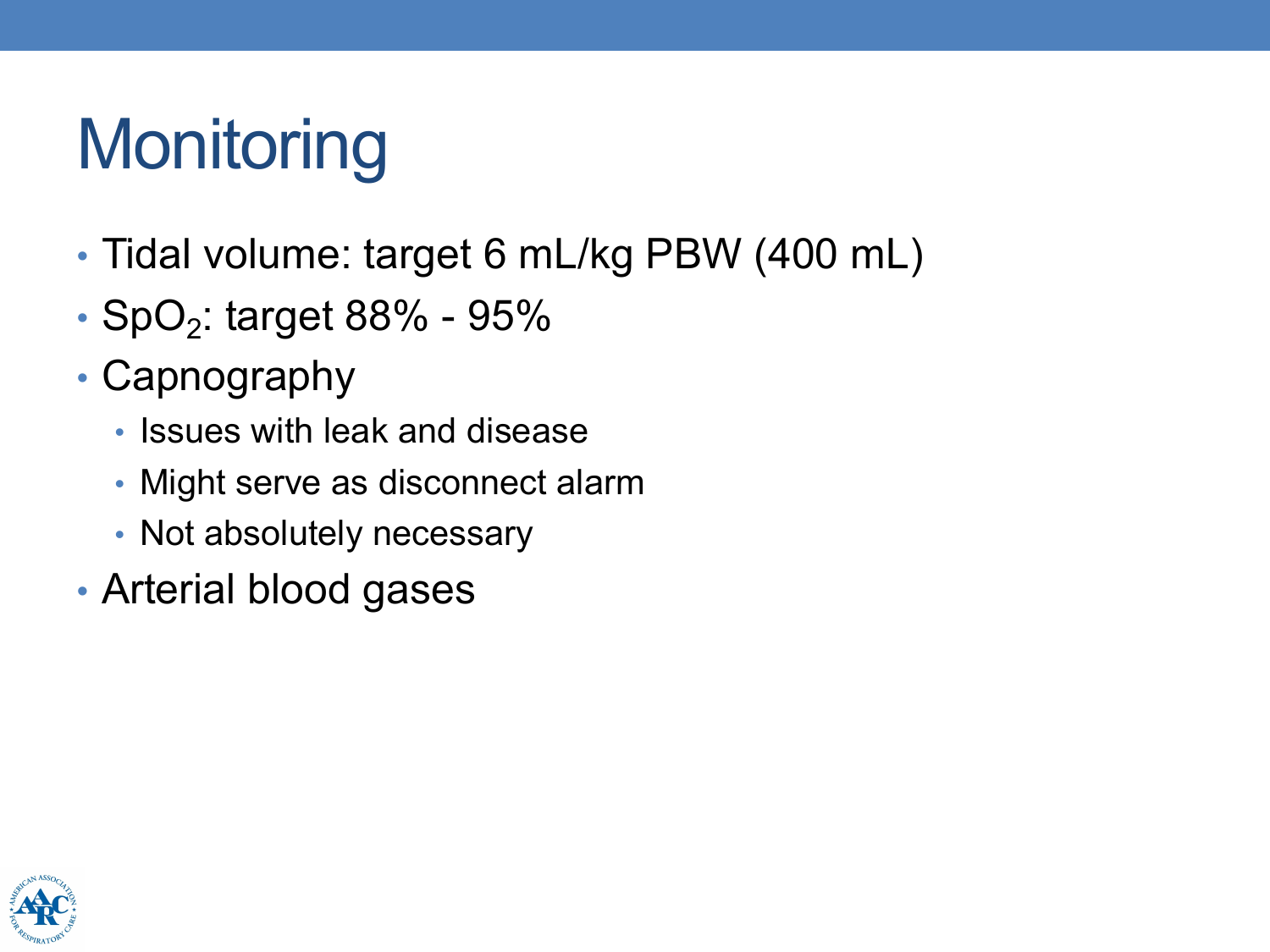### Alarms

- Disconnect
	- Set on device
	- Capnometry
- Tidal volume/minute ventilation
- $\cdot$  SpO<sub>2</sub>
- Additional alarms as available

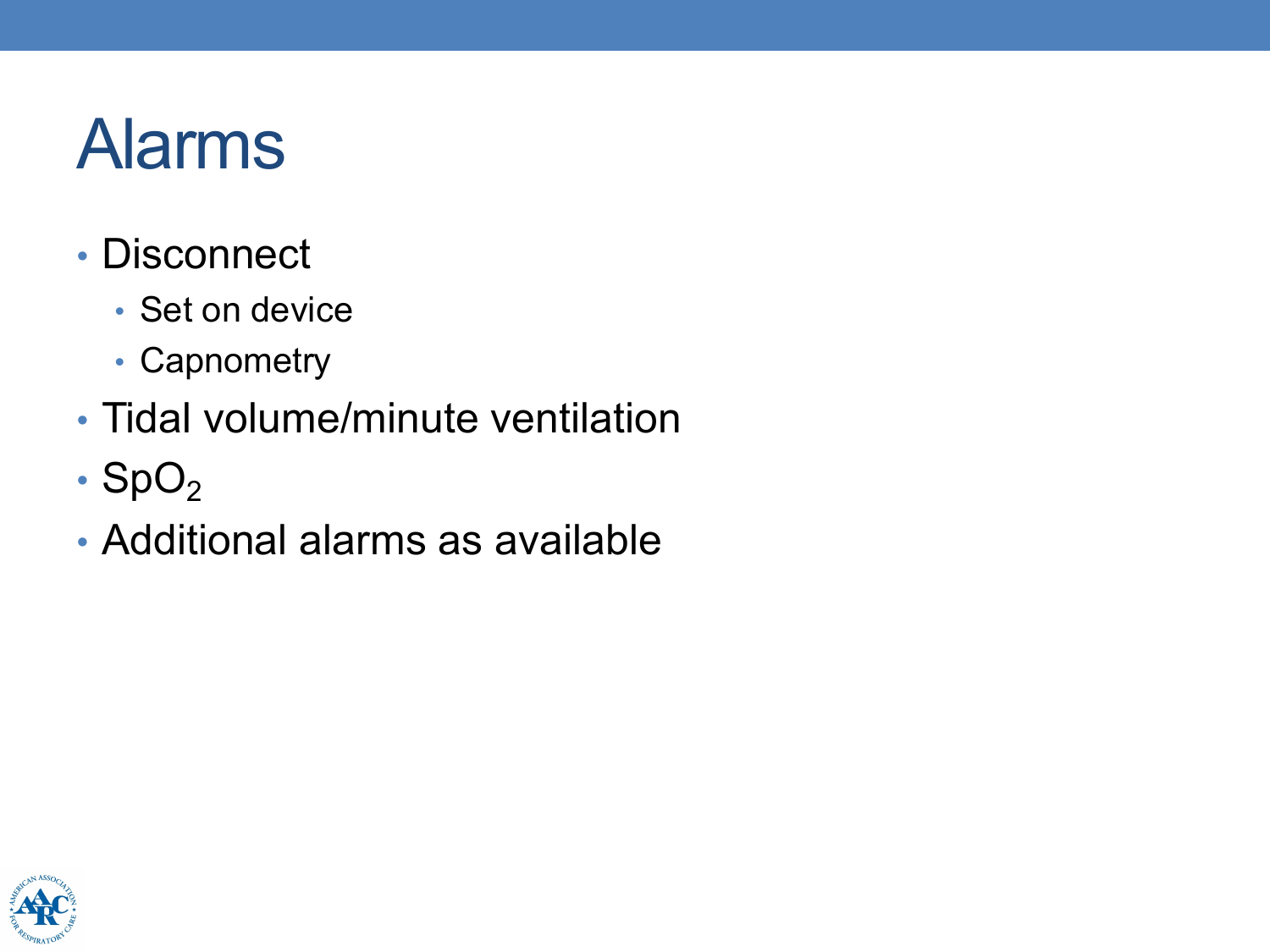# Triage (If possible)

- ICU ventilators for sickest patients.
- NIV ventilators FDA-cleared for invasive ventilation.
- Bilevel ventilators designed for homecare for least sick patients.